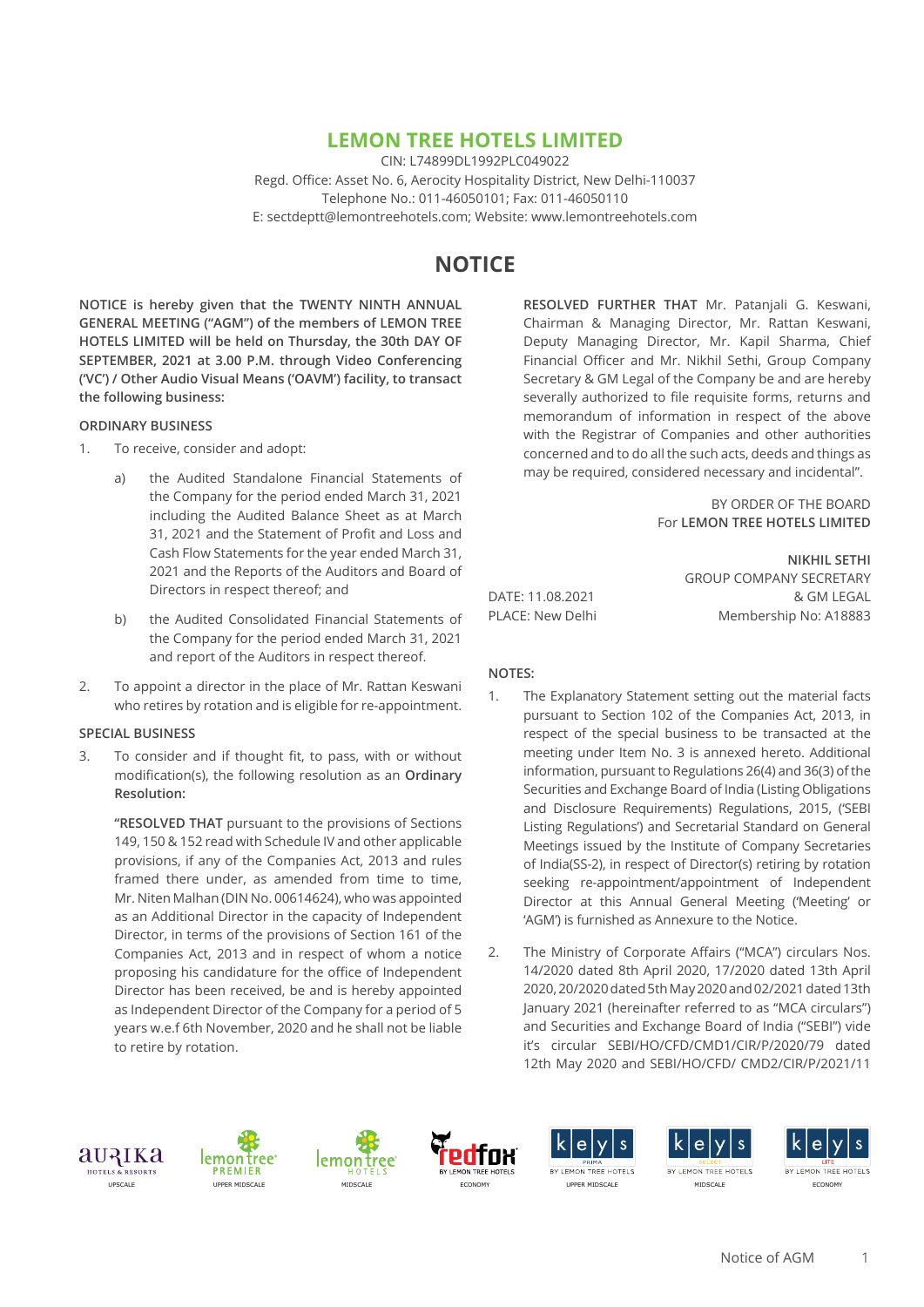dated 15th January 2021 (hereinafter referred to as "SEBI circulars") permitting Companies to hold Annual General Meeting through video conference ("VC")/other audio visual means ("OAVM") up to 31st December 2021, without the physical presence of the members at a common venue.

- 3. In compliance with applicable provisions of the Companies Act, 2013 read with aforesaid MCA circulars and SEBI Circulars, the 29th Annual General Meeting of the company being conducted through Video Conferencing (VC) herein after called as "AGM". The deemed venue for the meeting shall be the registered office of the Company.
- 4. **PURSUANT TO PROVISIONS OF THE ACT, A MEMBER ENTITLED TO ATTEND AND VOTE AT THE AGM IS ENTITLED TO APPOINT A PROXY TO ATTEND AND VOTE AT THE MEETING ON HIS/HER BEHALF AND THE PROXY NEED NOT BE A MEMBER OF THE COMPANY. SINCE THIS AGM IS BEING HELD PURSUANT TO THE MCA CIRCULARS AND SEBI CIRCULAR THROUGH VC/OAVM, THE REQUIREMENT OF PHYSICAL ATTENDANCE OF MEMBERS HAS BEEN DISPENSED WITH. ACCORDINGLY, IN TERMS OF THE MCA CIRCULARS AND SEBI CIRCULAR, THE FACILITY FOR APPOINTMENT OF PROXIES BY THE MEMBERS WILL NOT BE AVAILABLE FOR THIS AGM AND HENCE THE PROXY FORM, ROUTE MAP AND ATTENDANCE SLIP ARE NOT ANNEXED TO THIS NOTICE.**
- 5. The Attendance of the Members (member's logins) attending the AGM will be counted for the purpose of reckoning the quorum under Section 103 of the Companies Act, 2013.
- 6. Institutional / Corporate Shareholders (i.e. other than individuals / HUF, NRI, etc.) are requested to send a scanned copy (PDF/JPG Format) of its Board or governing body Resolution/Authorization etc., authorizing its representative to attend the e-AGM through VC / OAVM on its behalf and to vote through remote e-voting, to the Scrutinizer Mr. Prakash Verma, Company Secretary in Whole Time Practice (email:info@TGLadvisors.com) with a copy marked to the evoting@nsdl.co.in.
- 7. In case of joint holders, only such joint holder whose name appeared as the first holder as per the Register of Members will be entitled to vote.
- 8. The Notice of AGM and Annual Report will be sent to those Members / beneficial owners whose name will appear in the Register of Members / list of beneficiaries received from the Depositories as on Friday, 27th August, 2021.
- 9. In line with the MCA Circulars and SEBI circulars, the Notice calling the AGM along with the Annual Report is being sent only through electronic mode to those

members whose email addresses are registered with the Company/Depositories. The members further note that notice of AGM and Annual Report has been uploaded on the website of the Company at www.lemontreehotels. com. The Notice can also be accessed from the websites of the Stock Exchanges i.e. BSE Limited and National Stock Exchange of India Limited at www.bseindia.com and www. nseindia.com respectively. The Notice is also available on the website of NSDL at www.evoting.nsdl.com

10. Process for those Shareholders whose email address are not registered with the Company / Depositories, for procuring user id and password and registration of e-mail address for e-voting for the resolutions set out in this Notice:

#### **Physical Holding**

Send a request to KFin Technologies Private Limited (formerly Karvy Fintech Private Limited), Registrar and Share Transfer Agent at einward.ris@kfintech.com providing your name, folio no., scanned copy of the share certificate (front and back), self-attested scanned copy of PAN card and self-attested scanned copy of Aadhar Card, for registering e-mail address.

#### **Demat Holding**

Please contact your DP and register your e-mail address in your demat account, as per the process advised by your DP.

- 11. All the documents referred to in the accompanying Notice and Explanatory Statements, shall be available for inspection through electronic mode, basis the request being sent to sectdeptt@lemontreehotels.com.
- 12. The Register of Directors and Key Managerial Personnel and their shareholding maintained under Section 170 of the Act, the Register of Contracts or arrangements in which Directors are interested under Section 189 of the Act and Certificate from Statutory Auditors of the Company certifying that Krizm Hotels Private Limited Employee Stock Option Scheme 2006 of the Company is being implemented in accordance with the Securities and Exchange Board of India (Share Based Employee Benefits) Regulations, 2014 will be available electronically for inspection by the Members on the website of the Company at www.lemontreehotels.com during the time of the AGM.
- 13. Members desiring any information/clarification on the accounts or any matter to be placed at the AGM are requested to write to the Company at sectdeptt@ lemontreehotels.com mentioning their name, DP ID and Client ID/folio number and mobile number at least seven days in advance, to reply to the queries. Members desiring to seek information/clarification during the AGM on the accounts or any matter to be placed at the AGM may ask through the chat box facility provided by NSDL.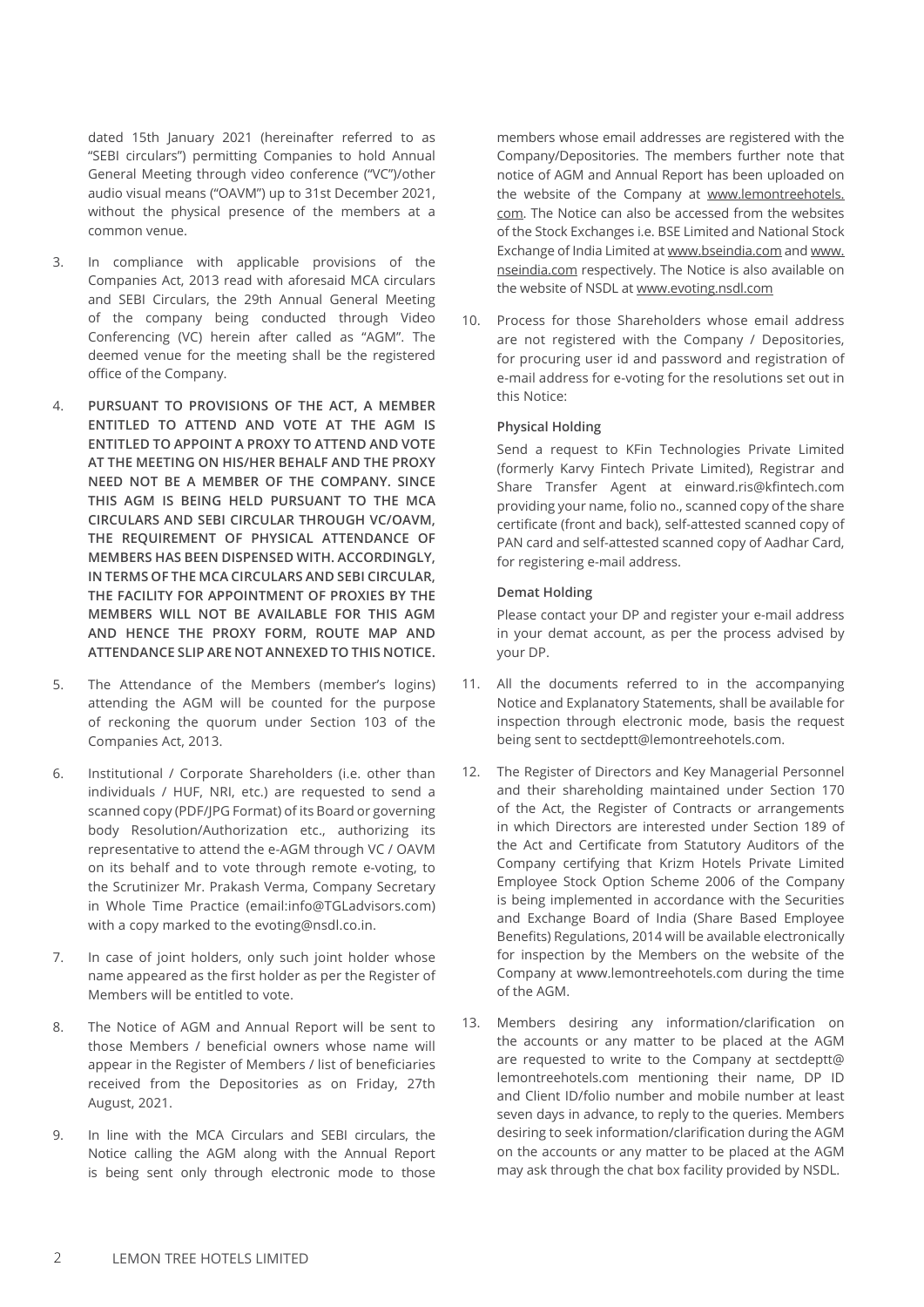- 14. Members are requested to note that KFin Technologies Private Limited having its office at Selenium Tower B, Plot No. 31 & 32, Financial District, Nanakramguda, Serilingampally Mandal, Hyderabad - 500 032, is the Registrar and Share Transfer Agent to manage the work related to shares held in physical and dematerialized form.
- 15. As per Regulation 40 of the SEBI Listing Regulations, as amended, securities of the listed companies can be transferred only in dematerialised form with effect from April 1, 2019, except in case of request received for transmission or transposition of securities. In view of this and to eliminate all risks associated with physical shares and for ease of portfolio management, Members holding shares in physical form are requested to consider converting their holdings to dematerialised form.
- 16. To prevent fraudulent transactions, Members are requested to exercise due diligence and immediately notify to the RTA any change in their address and/or bank mandate in respect of shares held in physical form and to their DPs in respect of shares held in the dematerialized form. Members are also advised not to leave their demat account(s) dormant for long. Periodic statement of holdings should be obtained from the concerned DP and holdings should be verified. The Securities and Exchange Board of India ('SEBI') has mandated the submission of Permanent Account Number ('PAN') by every participant in securities market. Members holding shares in electronic form are, therefore, requested to submit their PAN to their DPs with whom they are maintaining their demat accounts. Members holding shares in physical form can submit their PAN to the Company/ RTA.
- 17. The Securities and Exchange Board of India (SEBI) has mandated the submission of Permanent Account Number (PAN) by every participant in securities market. Member(s) holding shares in electronic form are, therefore, requested to submit the PAN to their Depository Participants with whom they are maintaining their demat accounts. Members holding shares in physical form can submit their PAN details to the Company/RTA.
- 18. Pursuant to Section 72 of the Act, member(s) of the Company may nominate a person in whom the shares held by him/them shall vest in the event of his/ their unfortunate death. Member(s) holding shares in physical form may file nomination in the prescribed Form SH-13 with the Company's Registrar and Transfer Agent (RTA). In respect of shares held in dematerialized form, the nomination form may be filed with the respective Depository Participant.
- 19. The voting rights of Member(s) shall be in proportion to their shares in the paid up equity share capital of the Company as on the cut-off date i.e. September 23, 2021. A person whose name is recorded in the register of members or in the register of beneficial owners

maintained by the depositories as on the cut-off date, i.e. September 23, 2021 only shall be entitled to avail the facility of remote e-voting. A person who is not a Member as on the cut-off date should treat this Notice of AGM for information purpose only.

- 20. Any person, who acquires shares of the Company and becomes a Member of the Company after sending of the Notice and holding shares as of the cut-off date i.e. Thursday, 23rd September, 2021, may obtain the login ID and password by sending a request at evoting@nsdl. co.in
- 21. Pursuant to the provisions of Section 108 of the Companies Act, 2013 read with Rule 20 of the Companies (Management and Administration) Rules, 2014 (as amended) and Regulation 44 of SEBI (Listing Obligations & Disclosure Requirements) Regulations 2015 (as amended) and MCA Circulars, the Members are provided with the facility to cast their vote electronically, through the e-voting services provided by NSDL, on all the resolutions set forth in this Notice.
- 22. **INSTRUCTION FOR REMOTE E-VOTING AND JOINING THE AGM ARE AS FOLLOWS :**

**The remote e-voting period begins on Friday, 24th September, 2021 at 09:00 A.M. and ends on Wednesday, 29th September, 2021 at 05:00 P.M. The remote e-voting module shall be disabled by NSDL for voting thereafter. The Members, whose names appear in the Register of Members / Beneficial Owners as on the record date (cut-off date) i.e. Thursday, 23rd September, 2021 may cast their vote electronically. The voting right of shareholders shall be in proportion to their share in the paid-up equity share capital of the Company as on the cut-off date, being Thursday, 23rd September, 2021.**

## **How do I vote electronically using NSDL e-Voting system?**

The way to vote electronically on NSDL e-Voting system consists of "Two Steps" which are mentioned below:

#### **Step 1: Access to NSDL e-Voting system**

## A) **Login method for e-Voting and joining virtual meeting for Individual shareholders holding securities in demat mode**

In terms of SEBI circular dated December 9, 2020 on e-Voting facility provided by Listed Companies, Individual shareholders holding securities in demat mode are allowed to vote through their demat account maintained with Depositories and Depository Participants. Shareholders are advised to update their mobile number and email Id in their demat accounts in order to access e-Voting facility.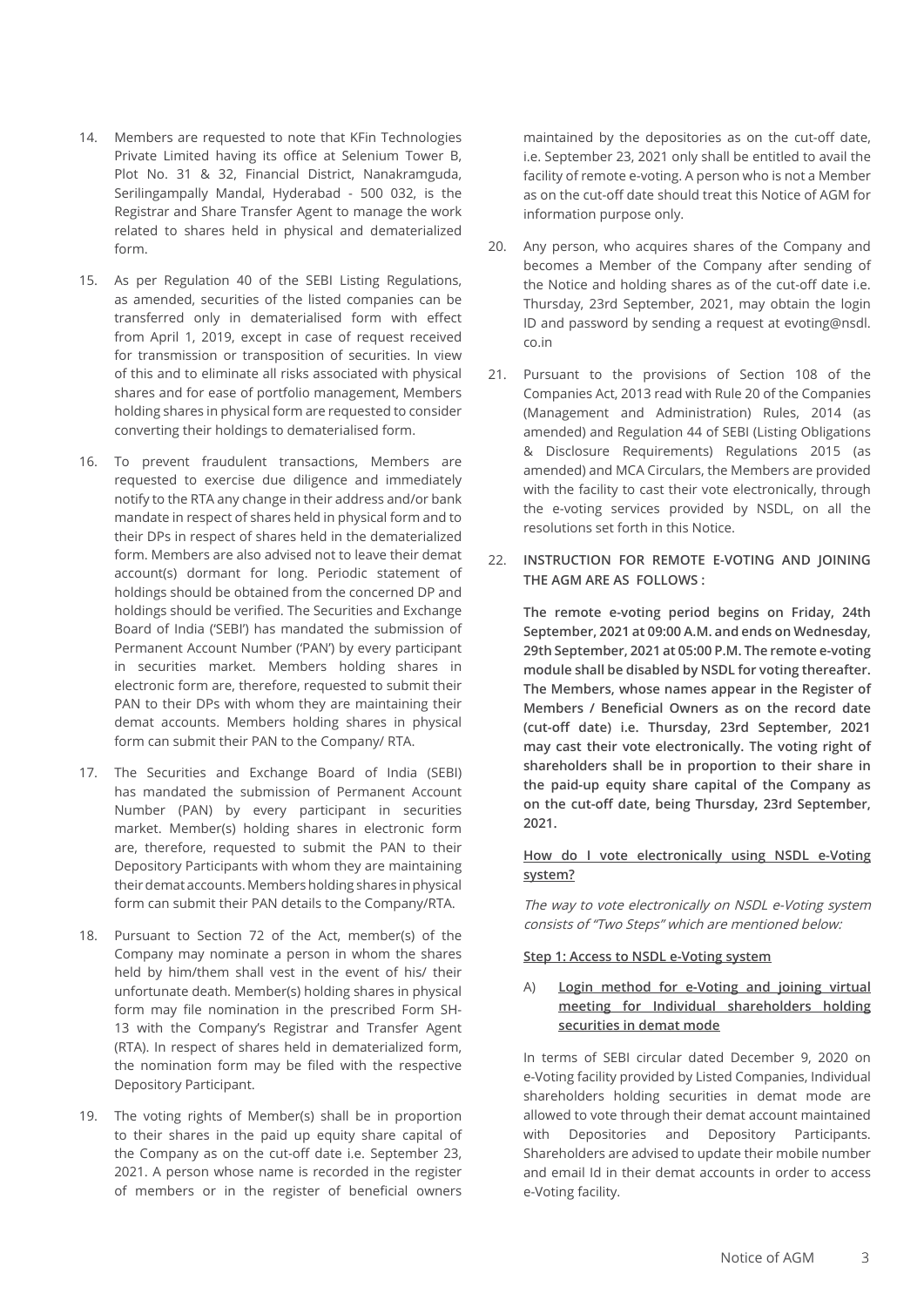| Type of shareholders                                                      | Login Method |                                                                                                                                                                                                                                                                                                                                                             |  |  |
|---------------------------------------------------------------------------|--------------|-------------------------------------------------------------------------------------------------------------------------------------------------------------------------------------------------------------------------------------------------------------------------------------------------------------------------------------------------------------|--|--|
| Individual Shareholders holding<br>securities in demat mode with<br>NSDL. | Α.           | Users Registered with NSDL IDeAS facility<br>Open web browser by typing the following URL: https://eservices.nsdl.com<br>1.<br>either on a Personal Computer or on a mobile. Once the home page of<br>e-services is launched: click on the "Beneficial Owner" icon under "Login"<br>which is available under 'IDeAS' section.                               |  |  |
|                                                                           |              | 2.<br>A new screen will appear: Enter your existing User ID and Password. After<br>successful authentication, you will be able to see e-Voting services under<br>Value added services. Click on "Access to e-Voting" under e-Voting services<br>and you will be able to see e-Voting page.                                                                  |  |  |
|                                                                           |              | 3.<br>Click on the options available against Company Name or e-Voting service<br>provider i.e. NSDL and you will be re-directed to e-Voting website of NSDL<br>for casting your vote during the remote e-Voting period or joining virtual<br>meeting & voting during the meeting.                                                                           |  |  |
|                                                                           | В.           | Users not registered for IDeAS e-Services:                                                                                                                                                                                                                                                                                                                  |  |  |
|                                                                           |              | Option to register is available at https://eservices.nsdl.com. Select "Register<br>Online for IDeAS Portal" or click at https://eservices.nsdl.com/SecureWeb/<br>IdeasDirectReg.jsp                                                                                                                                                                         |  |  |
|                                                                           | C.           | Visit the e-Voting website of NSDL:                                                                                                                                                                                                                                                                                                                         |  |  |
|                                                                           |              | After successful registering on IDeAS, visit the e-voting website of NSDL.<br>1.<br>Open web browser by typing the following URL: https://www.evoting.nsdl.<br>com/ either on a Personal Computer or on a mobile. Once the home page<br>of e-Voting system is launched, click on the icon "Login" which is available<br>under 'Shareholder/Member' section. |  |  |
|                                                                           |              | 2.<br>A new screen will open. Enter your User ID (i.e. your sixteen digit demat<br>account number hold with NSDL), Password/OTP and a Verification Code<br>as shown on the screen. After successful authentication, you will be<br>redirected to NSDL Depository site wherein you can see e-Voting page.                                                    |  |  |
|                                                                           |              | 3.<br>Click on the option available against company name or e-Voting service<br>provider i.e. NSDL and you will be redirected to e-Voting website of NSDL<br>for casting your vote during the remote e-Voting period or joining virtual<br>meeting & voting during the meeting.                                                                             |  |  |
|                                                                           |              | Shareholders/Members can also download NSDL Mobile App "NSDL Speede" facility<br>by scanning the QR code mentioned below for seamless voting experience.                                                                                                                                                                                                    |  |  |
|                                                                           |              | <b>NSDL Mobile App is available on</b>                                                                                                                                                                                                                                                                                                                      |  |  |
|                                                                           |              | Google Play<br>App Store                                                                                                                                                                                                                                                                                                                                    |  |  |
|                                                                           |              |                                                                                                                                                                                                                                                                                                                                                             |  |  |
| Individual Shareholders holding                                           | А.           | Users who have opted for Easi / Easiest                                                                                                                                                                                                                                                                                                                     |  |  |
| securities in demat mode with<br>CDSL                                     | 1.           | Shareholders can login through their user id and password. Option will be made<br>available to reach e-Voting page without any further authentication. The URL for<br>users to login to Easi / Easiest are https://web.cdslindia.com/myeasi/home/login<br>or www.cdslindia.com and click on New System Myeasi.                                              |  |  |

Login method for Individual shareholders holding securities in demat mode is given below: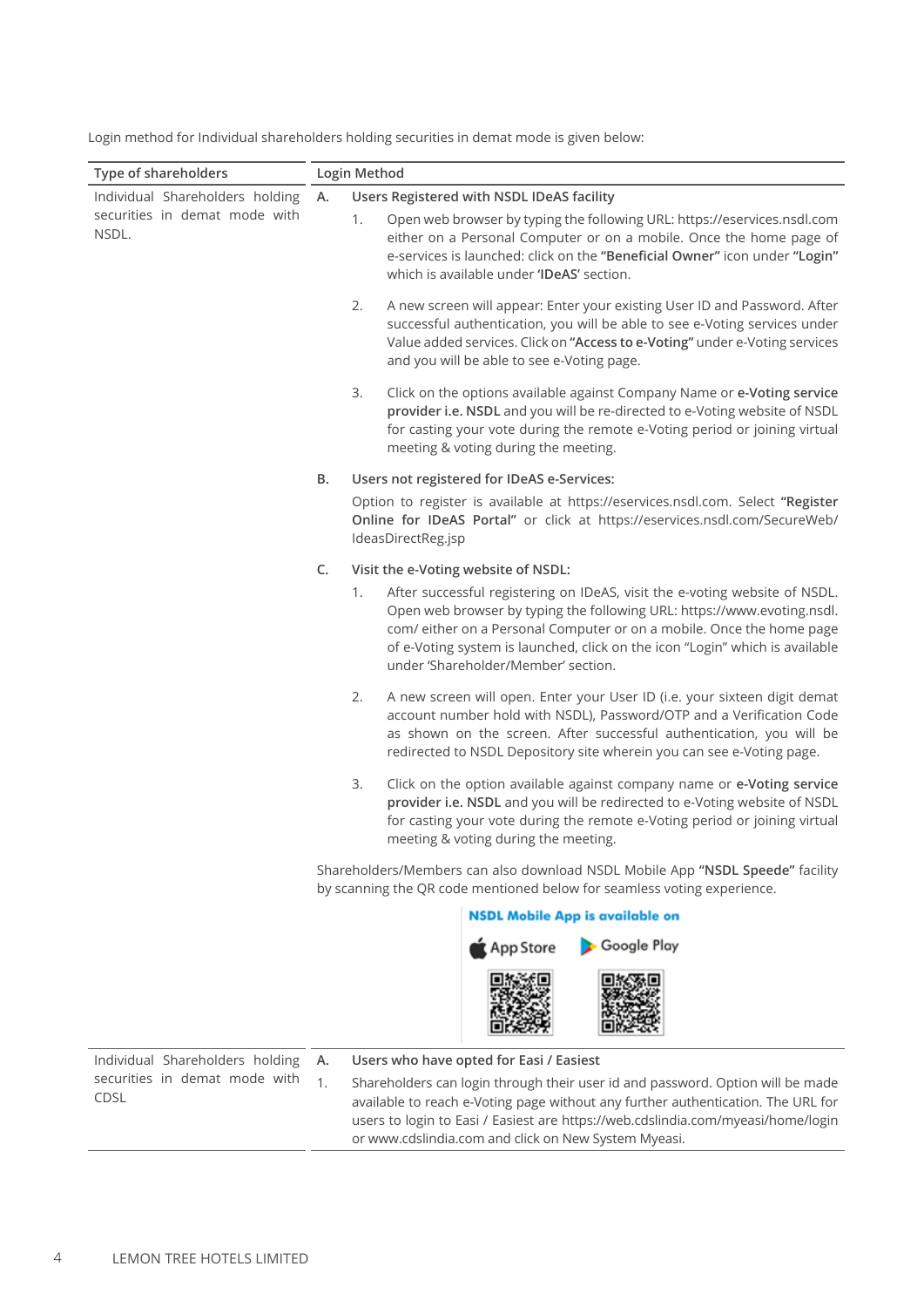| Type of shareholders                                                                 |         | Login Method                                                                                                                                                                                                                                                                     |  |  |
|--------------------------------------------------------------------------------------|---------|----------------------------------------------------------------------------------------------------------------------------------------------------------------------------------------------------------------------------------------------------------------------------------|--|--|
|                                                                                      |         | After successful login of Easi/Easiest the user will be also able to see the E Voting<br>Menu. The Menu will have links of e-Voting service provider i.e. NSDL. Click on<br>NSDL to cast your vote.                                                                              |  |  |
|                                                                                      | B.      | Users who are not opted for Easi/Easiest                                                                                                                                                                                                                                         |  |  |
|                                                                                      |         | Option to register is available at https://web.cdslindia.com/myeasi/Registration/<br>EasiRegistration                                                                                                                                                                            |  |  |
|                                                                                      | $C_{1}$ | Visit the e-Voting website of CDSL:                                                                                                                                                                                                                                              |  |  |
|                                                                                      | 1.      | Alternatively, the user can directly access e-Voting page by providing demat<br>Account Number and PAN No. from a link in www.cdslindia.com home page.<br>The system will authenticate the user by sending OTP on registered Mobile &<br>Email as recorded in the demat Account. |  |  |
|                                                                                      | 2.      | After successful authentication, user will be provided links for the respective ESP<br>i.e. NSDL where the e-Voting is in progress.                                                                                                                                              |  |  |
| Individual Shareholders (holding                                                     |         | Login Method:                                                                                                                                                                                                                                                                    |  |  |
| securities<br>demat<br>in<br>mode)<br>login through their depository<br>participants | 1.      | Shareholders can also login using the login credentials of their demat account<br>through their Depository Participant registered with NSDL/CDSL for e-Voting<br>facility. After logging, you will be able to see e-Voting option.                                               |  |  |
|                                                                                      | 2.      | Once you click on e-Voting option, you will be redirected to NSDL/CDSL<br>Depository site after successful authentication, wherein you can see e-Voting<br>feature.                                                                                                              |  |  |
|                                                                                      | 3.      | Click on option available against company name or e-Voting service provider<br>i.e. NSDL and you will be redirected to e-Voting website of NSDL for casting<br>your vote during the remote e-Voting period or joining virtual meeting & voting<br>during the meeting.            |  |  |

 **Important note:** Members who are unable to retrieve User ID/ Password are advised to use Forget User ID and Forget Password option available at abovementioned website.

**Individual Shareholders holding securities in demat mode for any technical issues related to login through Depository i.e. NSDL and CDSL may reach out to below helpdesk**

| Login type                                                                        | Helpdesk details                                                                                                                                                                        |
|-----------------------------------------------------------------------------------|-----------------------------------------------------------------------------------------------------------------------------------------------------------------------------------------|
| Individual<br>Shareholders<br>holding<br>securities in<br>demat mode<br>with NSDI | Members facing any technical issue<br>in login can contact NSDL helpdesk<br>by sending a request at evoting@<br>nsdl.co.in or call at toll free no.: 1800<br>1020 990 and 1800 22 44 30 |
| Individual<br>Shareholders<br>holding<br>securities in<br>demat mode<br>with CDSL | Members facing any technical issue<br>in login can contact CDSL helpdesk<br>by sending a request at helpdesk.<br>evoting@cdslindia.com or contact at<br>022-23058738 or 022-23058542-43 |

**B) Login Method for e-Voting and joining virtual meeting for shareholders other than Individual shareholders holding securities in demat mode and shareholders holding securities in physical mode.**

#### **How to Log-in to NSDL e-Voting website?**

1. Visit the e-Voting website of NSDL. Open web browser by typing the following URL: https://www. evoting.nsdl.com/ either on a Personal Computer or on a mobile.

- 2. Once the home page of e-Voting system is launched, click on the icon "Login" which is available under 'Shareholder/Member' section.
- 3. A new screen will open. You will have to enter your User ID, your Password/OTP and a Verification Code as shown on the screen.

Alternatively, if you are registered for NSDL eservices i.e. IDEAS, you can log-in at https://eservices.nsdl.com/ with your existing IDEAS login. Once you log-in to NSDL eservices after using your log-in credentials, click on e-Voting and you can proceed to Step 2 i.e. Cast your vote electronically.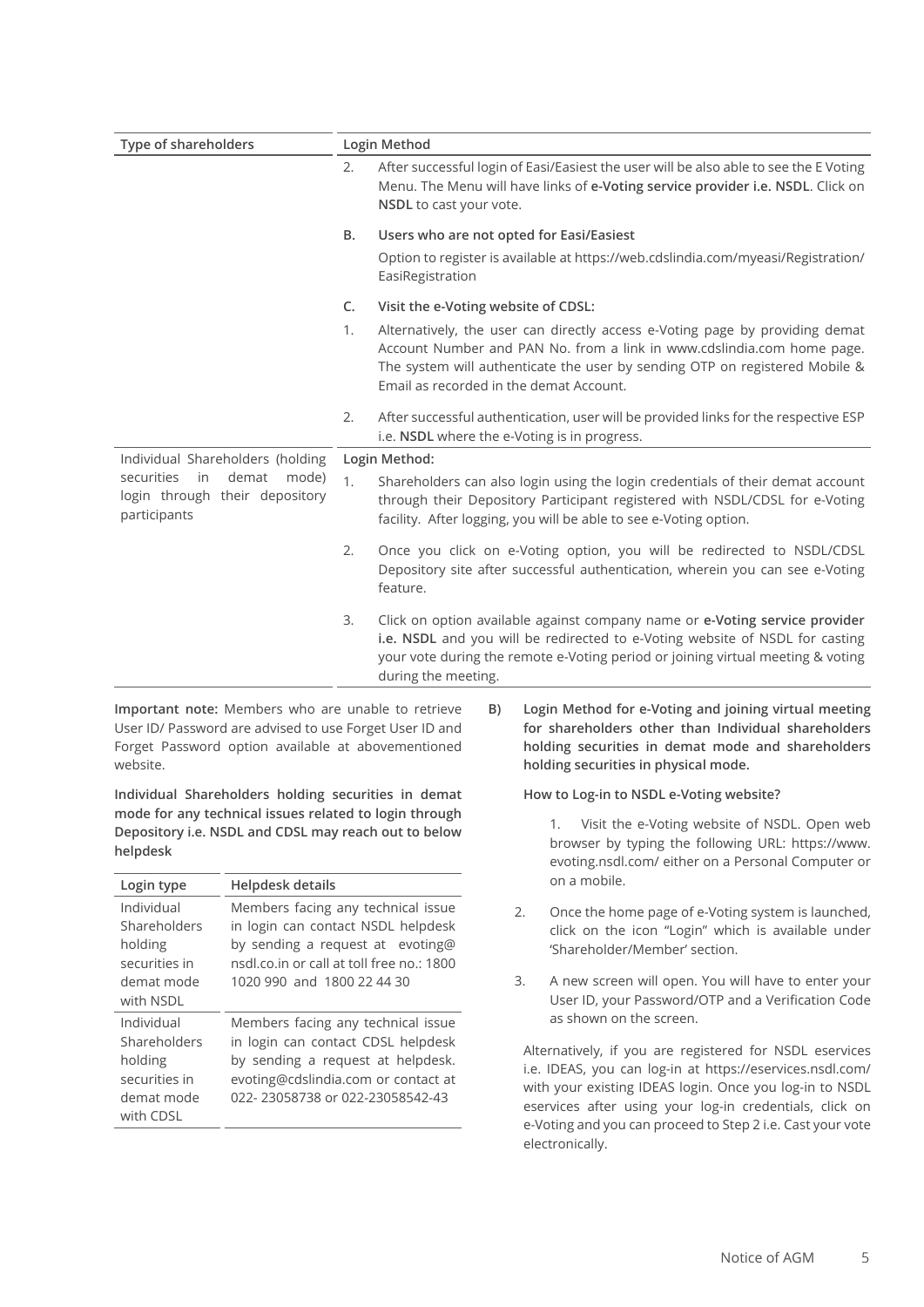4. Your User ID details are given below:

| shares | Manner of<br>i.e.<br>Demat<br>(NSDL or CDSL) or<br>Physical              | holding Your User ID is:                                                                                                                  |
|--------|--------------------------------------------------------------------------|-------------------------------------------------------------------------------------------------------------------------------------------|
| a)     | For Members<br>who<br>hold                                               | 8 Character DP ID followed<br>by 8 Digit Client ID                                                                                        |
|        | shares in demat<br>with<br>account<br><b>NSDL</b>                        | For example if your DP ID<br>is IN300*** and Client ID is<br>12****** then your user ID<br>is IN300***12******                            |
| b)     | For Members<br>hold<br>who<br>shares in demat<br>with<br>account<br>CDSL | 16 Digit Beneficiary ID<br>For example if<br>your<br>Beneficiary<br>ID<br>is<br>12************** then your<br>user ID is 12************** |
| C)     | For Members<br>holding shares<br>in Physical Form.                       | EVEN Number followed by<br>Folio Number registered with<br>the company                                                                    |
|        |                                                                          | For example if folio number<br>is 001*** and EVEN is 101456<br>then user ID is 101456001***                                               |

- 5. Password details for shareholders other than Individual shareholders are given below:
	- a) If you are already registered for e-Voting, then you can use your existing password to login and cast your vote.
	- b) If you are using NSDL e-Voting system for the first time, you will need to retrieve the 'initial password' which was communicated to you. Once you retrieve your 'initial password', you need to enter the 'initial password' and the system will force you to change your password.
	- c) How to retrieve your 'initial password'?
	- (i) If your email ID is registered in your demat account or with the company, your 'initial password' is communicated to you on your email ID. Trace the email sent to you from NSDL from your mailbox. Open the email and open the attachment i.e. a .pdf file. Open the .pdf file. The password to open the .pdf file is your 8 digit client ID for NSDL account, last 8 digits of client ID for CDSL account or folio number for shares held in physical form. The pdf file contains your 'User ID' and your 'initial password'.
	- (ii) If your email ID is not registered, please follow steps mentioned below in **process for those shareholders whose email ids are not registered**.
- 6. If you are unable to retrieve or have not received the "Initial password" or have forgotten your password:
	- a) Click on **"Forgot User Details/Password?"** (If you are holding shares in your demat account with NSDL or CDSL) option available on www. evoting.nsdl.com.
	- b) **Physical User Reset Password?"** (If you are holding shares in physical mode) option available on www.evoting.nsdl.com.
	- c) If you are still unable to get the password by aforesaid two options, you can send a request at evoting@nsdl.co.in mentioning your demat account number/folio number, your PAN, your name and your registered address etc.
	- d) Members can also use the OTP (One Time Password) based login for casting the votes on the e-Voting system of NSDL.
- 7. After entering your password, tick on Agree to "Terms and Conditions" by selecting on the check box.
- 8. Now, you will have to click on "Login" button.
- 9. After you click on the "Login" button, Home page of e-Voting will open.

#### **Step 2:Cast your vote electronically and join General Meeting on NSDL e-Voting system**

- 1. After successful login at Step 1, you will be able to see all the companies "EVEN" in which you are holding shares and whose voting cycle and General Meeting is in active status.
- 2. Select "EVEN" of company for which you wish to cast your vote during the remote e-Voting period and casting your vote during the General Meeting. For joining virtual meeting, you need to click on "VC/ OAVM" link placed under "Join General Meeting".
- 3. Now you are ready for e-Voting as the Voting page opens.
- 4. Cast your vote by selecting appropriate options i.e. assent or dissent, verify/modify the number of shares for which you wish to cast your vote and click on "Submit" and also "Confirm" when prompted.
- 5. Upon confirmation, the message "Vote cast successfully" will be displayed.
- 6. You can also take the printout of the votes cast by you by clicking on the print option on the confirmation page.
- 7. Once you confirm your vote on the resolution, you will not be allowed to modify your vote.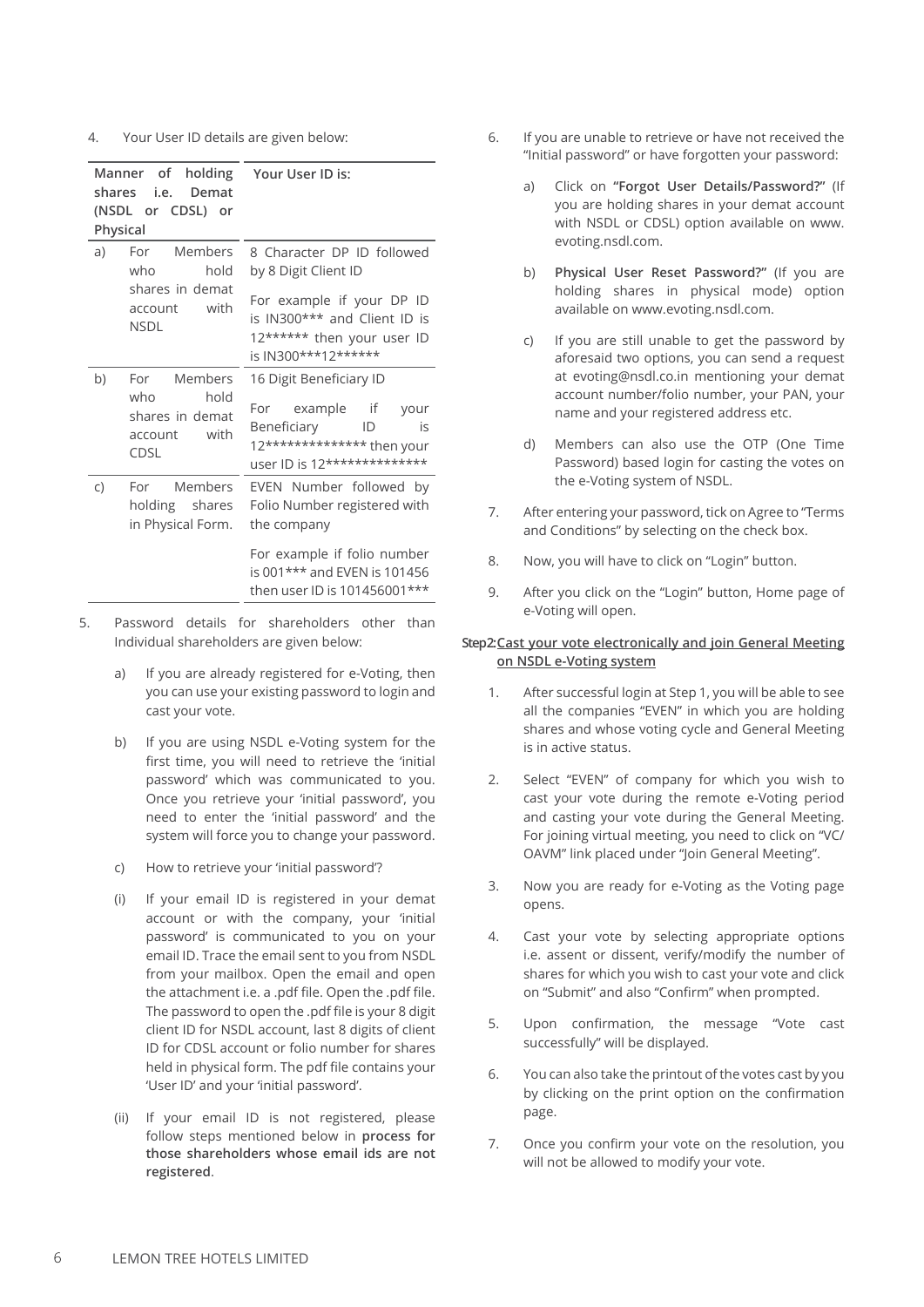**Process for those shareholders whose email ids are not registered with the depositories for procuring user id and password and registration of e-mail ids for e-voting for the resolutions set out in this notice:**

- 1. Members whose shares are held in physical mode please provide Folio No., Name of shareholder, scanned copy of the share certificate (front and back), PAN (self-attested scanned copy of PAN card), AADHAR (self-scanned copy of Aadhar Card) by email to sectdeptt@lemontreehotels.com
- 2. Members whose shares are held in demat mode, please provide DPID-CLID (16 digit DPID + CLID or 16 digit beneficiary ID), Name, client master or copy of Consolidated Account statement, PAN (self attested scanned copy of PAN card), AADHAR (self-attested scanned copy of Aadhar Card) to sectdeptt@lemontreehotels.com. If you are an Individual shareholders holding securities in demat mode, you are requested to refer to the login method explained at step 1 (A) i.e. **Login method for e-Voting and joining virtual meeting for Individual shareholders holding securities in demat mode**.
- 3. Alternatively shareholder/members may send a request to evoting@nsdl.co.in for procuring user id and password for e-voting by providing above mentioned documents.
- 4. In terms of SEBI circular dated December 9, 2020 on e-Voting facility provided by Listed Companies, Individual shareholders holding securities in demat mode are allowed to vote through their demat account maintained with Depositories and Depository Participants. Shareholders are required to update their mobile number and email ID correctly in their demat account in order to access e-Voting facility.

## **INSTRUCTIONS FOR MEMBERS FOR e-VOTING ON THE DAY OF THE AGM ARE AS UNDER :-**

- 1. The procedure for e-Voting on the day of the AGM is same as the instructions mentioned above for remote e-voting.
- 2. Only those Members/ shareholders, who will be present in the AGM through VC/OAVM facility and have not casted their vote on the Resolutions through remote e-Voting and are otherwise not barred from doing so, shall be eligible to vote through e-Voting system in the AGM.
- 3. Members who have voted through Remote e-Voting will be eligible to attend the AGM. However, they will not be eligible to vote at the AGM.
- 4. The details of the person who may be contacted for any grievances connected with the facility for

e-Voting on the day of the AGM shall be the same person mentioned for Remote e-voting.

## **PROCEDURE FOR JOINING THE AGM THROUGH VC/ OAVM:**

- 1. Member will be provided with a facility to attend the AGM through VC/OAVM through the NSDL e-Voting system. Members may access by following the steps mentioned above for **Access to NSDL e-Voting system**. After successful login, you can see link of "VC/OAVM link" placed under **"Join General meeting"** menu against company name. You are requested to click on VC/OAVM link placed under Join General Meeting menu. The link for VC/OAVM will be available in Shareholder/ Member login where the EVEN of Company will be displayed. Please note that the members who do not have the User ID and Password for e-Voting or have forgotten the User ID and Password may retrieve the same by following the remote e-Voting instructions mentioned in the notice to avoid last minute rush.
- 2. Members are encouraged to join the Meeting through Laptops for better experience.
- 3. Further Members will be required to allow Camera and use Internet with a good speed to avoid any disturbance during the meeting.
- 4. Please note that Participants Connecting from Mobile Devices or Tablets or through Laptop connecting via Mobile Hotspot may experience Audio/Video loss due to Fluctuation in their respective network. It is therefore recommended to use Stable Wi-Fi or LAN Connection to mitigate any kind of aforesaid glitches.
- 5. Members who need assistance before or during the AGM, may
	- Send a request at evoting@nsdl.co.in or use toll free no: 1800-222-990; or
	- Contact Ms. Soni Singh, Assistant Manager, NSDL at the designed email id:

#### **PROCEDURE TO ASK QUESTIONS /SEEK CLARIFICATIONS WITH RESPECT TO ANNUAL REPORT:**

Shareholders who would like to express their views/ have questions may send their questions in advance mentioning their name demat account number/ folio number, email id, mobile number at sectdeptt@ lemontreehotels.com. The same will be replied by the company suitably.

The Company reserves the right to restrict the number of questions as appropriate for smooth conduct of AGM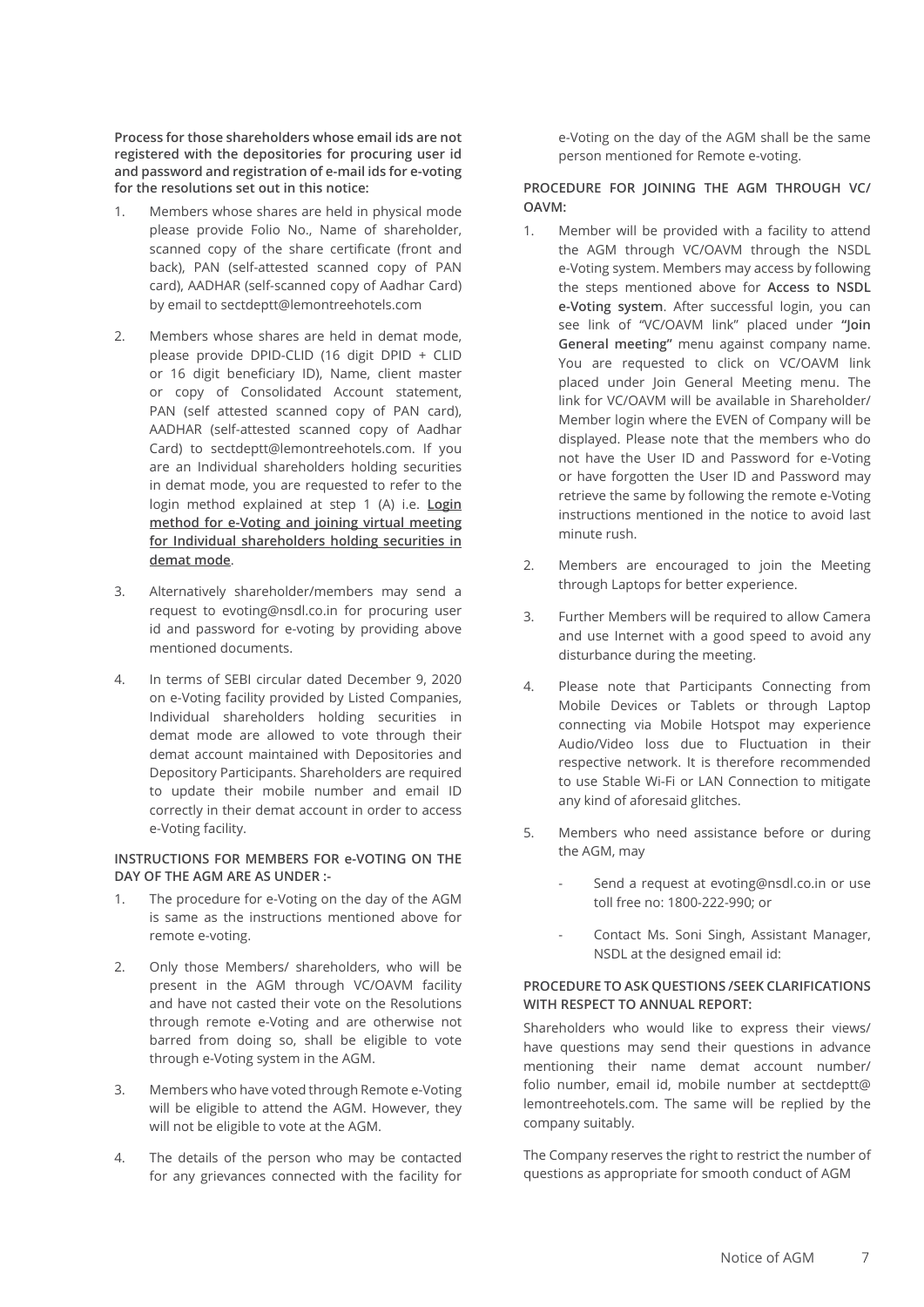#### **23. GENERAL INFORMATION:**

- 1. It is strongly recommended not to share your password with any other person and take utmost care to keep your password confidential. Login to the e-voting website will be disabled upon five unsuccessful attempts to key in the correct password. In such an event, you will need to go through the "Forgot User Details/Password?" or "Physical User Reset Password?" option available on www.evoting.nsdl.com to reset the password
- 2. The Board of Directors has appointed Mr. Prakash Verma, Company Secretary in whole time practice (email: info@TGLadvisors.com), as the Scrutinizer to scrutinize the remote e-voting process before and during the AGM in a fair and transparent manner.
- 3. The Scrutinizer shall immediately after the conclusion of voting at the AGM, unblock and count the votes cast during the AGM, and votes cast through remote e-voting and make, not later than 48 hours of conclusion of the AGM, a consolidated Scrutinizer's Report of the total votes cast in favor or against, if any, to the Chairman or a person authorised by him in writing who shall countersign the same.
- 4. The results declared along with the Scrutinizer's Report shall be placed on the website of the Company www.lemontreehotels.com and on the website of NSDL www.evoting.nsdl.com immediately after the result is declared by the Chairman or any other person authorised by the Chairman and the same shall be communicated to BSE Limited and National Stock Exchange of India Limited, where the shares of the Company are listed.

#### BY ORDER OF THE BOARD For **LEMON TREE HOTELS LIMITED**

**NIKHIL SETHI** GROUP COMPANY SECRETARY DATE: 11.08.2021 & GM LEGAL PLACE: New Delhi Membership No: A18883

#### **EXPLANATORY STATEMENT PURSUANT TO SECTION 102 OF THE COMPANIES ACT, 2013**

In conformity with the provisions of Section 102 of the Companies Act, 2013, the following Explanatory Statement sets out all material facts relating to the business under Item No. 3 mentioned in the accompanying Notice.

#### **APPOINTMENT OF MR. NITEN MALHAN AS INDEPENDENT DIRECTOR OF THE COMPANY**

Mr. Niten Malhan was appointed as an Additional Director in the capacity of an Independent Director w.e.f. November 6, 2020 and he holds office upto the ensuing Annual General Meeting of the Company in terms of the provisions of the Companies Act, 2013. The members are further apprised that his appointment as Director has been recommended by Nomination and Remuneration Committee in terms of the Nomination & Remuneration Policy of the Company.

The Company has received a notice under Section 160 of the Companies Act, 2013 ("the Act") proposing his candidature for the office of Independent Director of the Company.

Mr. Niten Malhan is not disqualified from being appointed as a Director in terms of Section 164 of the Act. He has given his consent to act as a Director and a declaration to the effect that he meets the criteria of Independence as provided in Section 149(6) of the Act.

In the opinion of the Board, Mr. Niten Malhan possesses appropriate skills, experience & knowledge and fulfils the conditions for appointment as an Independent Director as specified in the Act and the SEBI (Listing Obligations and Disclosure Requirements) Regulations, 2015 ("Listing Regulations") and that he is independent of the management.

Copy of the letter for appointment of Mr. Niten Malhan as an Independent Director setting out the terms and conditions of his appointment is available for inspection by members at the Registered Office of the Company.

The disclosures prescribed under Regulation 36 of the SEBI (Listing Obligations and Disclosure Requirement) Regulations, 2015 read with the provisions of the Secretarial Standard on General Meetings issued by the Institute of Company Secretaries of India('SS-2') are provided in Annexure-A of the Notice.

Except Mr. Niten Malhan, being an appointee, none of the other Directors, Key Managerial Personnel(s) and their relatives are concerned or interested in the above resolution.

The Board of Directors recommends the ordinary resolution for your approval.

> BY ORDER OF THE BOARD For **LEMON TREE HOTELS LIMITED**

**NIKHIL SETHI** GROUP COMPANY SECRETARY DATE: 11.08.2021 & GM LEGAL PLACE: New Delhi Membership No: A18883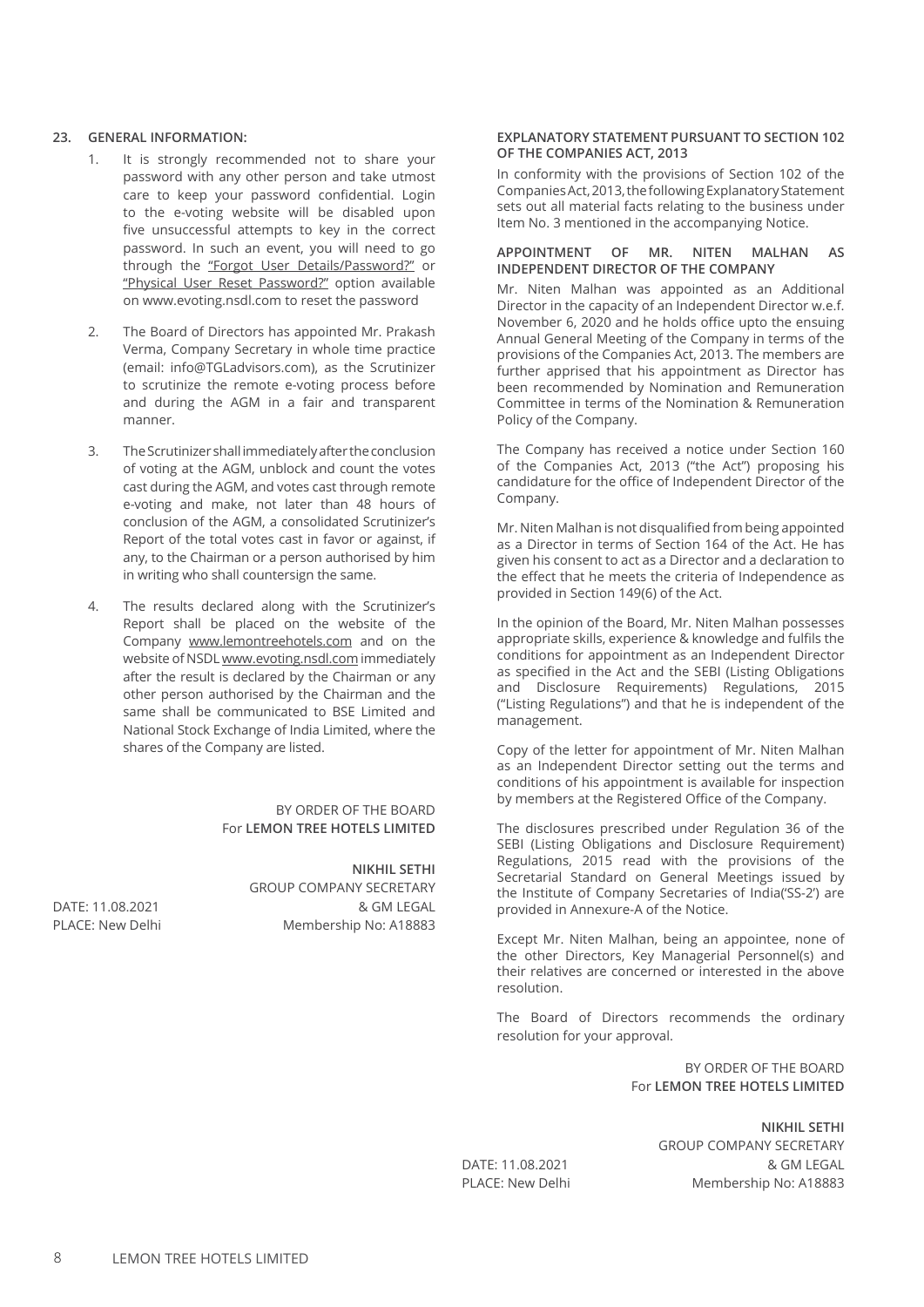**Details of Directors seeking re-appointment/appointment at the Annual General Meeting of the Company pursuant to Regulation 36 of the SEBI (Listing Obligations & Disclosure Requirement) Regulations, 2015 and Secretarial Standard-2 on General Meetings issued by the Institute of Company Secretaries of India**

## **1. Mr. Rattan Keswani, Deputy Managing Director**

Mr. Rattan Keswani aged 60 years, is a Deputy Managing Director of our Company. He holds a bachelor's degree in commerce from DAV College, Panjab University and a diploma degree in hotel management from Oberoi School of Hotel Management. Prior to joining our Company, Mr. Rattan Keswani acted as the president of the Trident Hotels of the Oberoi Group, where he was engaged for a period 30 years. He has more than 30 years of experience in the hospitality industry.

Mr. Rattan Keswani has been on our Board since December 12, 2012 and was last re-appointed with effect from January 1, 2020 and has not drawn any remuneration from the Company. However, he is drawing remuneration from Carnation Hotels Private Limited, subsidiary Company

Mr. Rattan Keswani has attended five (5) Board meetings during the financial year 2020-2021.

Mr. Rattan Keswani is not related with any other director and KMP(s) of the Company and holds 4,27,270 shares in the company.

Details of other Companies in which Mr. Rattan Keswani holds directorship, Chairmanship / Membership of Committees of their Board.

| No. | Name of the Companies            | Position<br>held       | Committees                                | Chairman/<br>Member |
|-----|----------------------------------|------------------------|-------------------------------------------|---------------------|
|     | Fleur Hotels Private Limited     | Director               | Corporate Social Responsibility Committee | Member              |
|     | Carnation Hotels Private Limited | Whole-Time<br>Director | Corporate Social Responsibility Committee | Member              |

Note: The Directorships held by Director as mentioned above does not include alternate directorships, directorships in foreign companies, partnerships and companies registered under Section 8 of the Companies Act, 2013.

#### **2. Mr. Niten Malhan, Independent Director**

Mr. Niten Malhan is the founder and managing partner of New Mark Advisors LLP, an investment manager focused on applying the principles of private equity investing to small and mid-sized listed Indian companies with an aim to achieve long term compounding of capital. Prior to founding New Mark Advisors LLP in April 2018, he was the managing director and co-head of India at Warburg Pincus India Private Limited ("Warburg Pincus"), a global private equity firm. Mr. Niten Malhan joined Warburg Pincus in 2001 and became a partner at the firm in 2007. In 2012, he was appointed the co-head of the India business, co-leading a team of 15 investment professionals and a portfolio of over \$3 billion in value. Between 2012 and 2017, Niten was also a member of the global executive management group of the firm, a group of senior partners who lead different offices and industry groups at Warburg Pincus.

Prior to joining Warburg Pincus, he worked as director of business development at Stratum 8, a Silicon Valley technology start-up company. Before that, he was an engagement manager at McKinsey & Company, and worked in the India, South East Asia and Boston offices of the firm. Niten studied Computer Science & Engineering at Indian Institute of Technology, New Delhi, and completed his Post Graduate Diploma in Management from Indian Institute of Management, Ahmedabad.

Niten is a Founder and Trustee of Plaksha University and has also served as the Vice Chairman of the Indian Private Equity and Venture Capital Association.

He is not drawing any remuneration from this Company except sitting fees.

Mr. Niten Malhan has attended three (3) Board meetings during the FY 2020-21 since the date of his appointment.

Mr. Niten Malhan is not related with any other director and KMP(s) of the Company and doesn't hold any shares in the company.